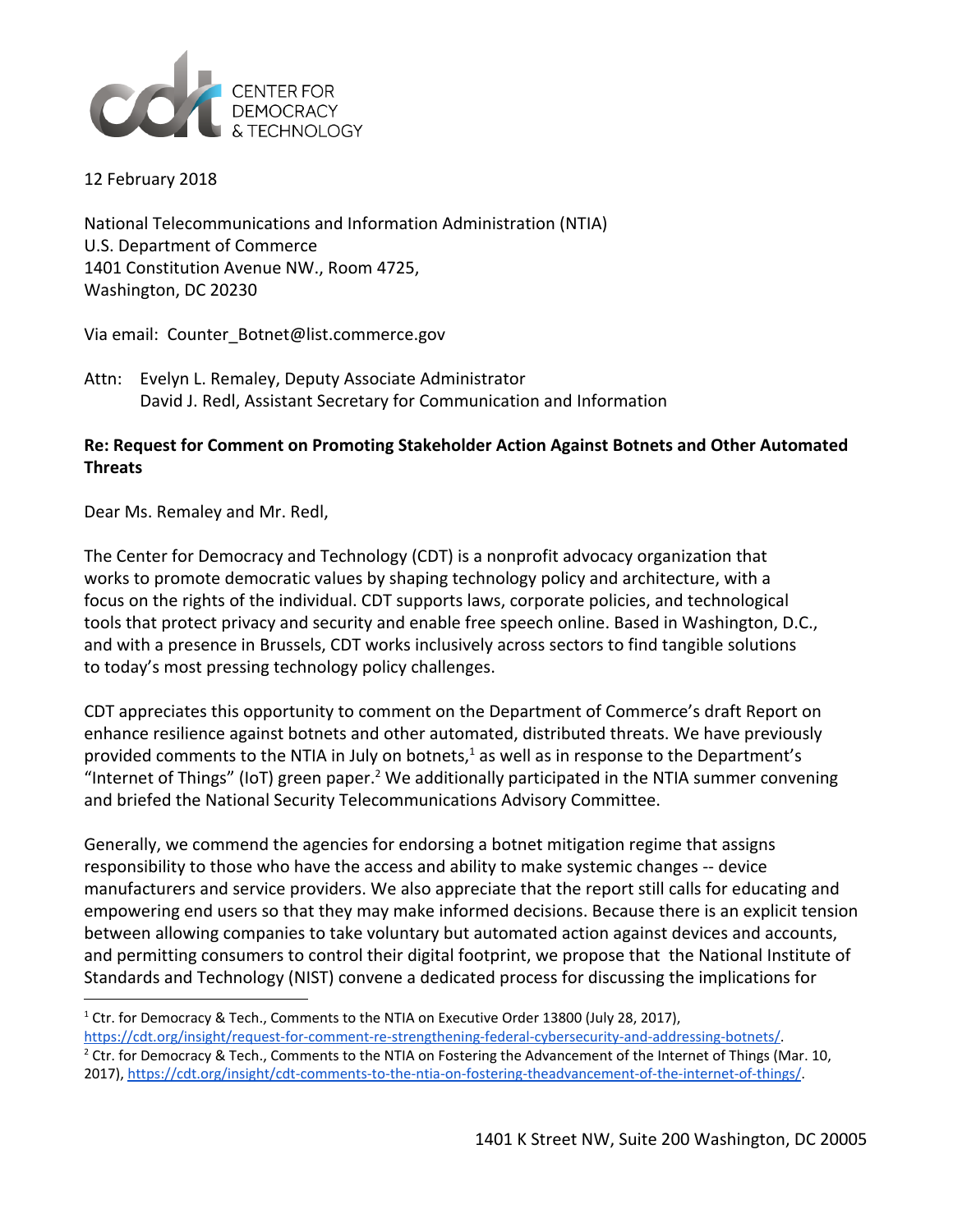

privacy and freedom of expression. Ideally and with your convening function, industry and civil society representatives could more fully flesh out best practices for more systematically evaluating privacy and free speech effects of botnet responses.

 *1. The Ecosystem: Is the Report's characterization of risks and the state of the current internet and communications ecosystem accurate and/or complete? Are there technical details, innovations, policy approaches, or implementation barriers that warrant new or further consideration?*

The report is appropriately oriented toward technical solutions and action from IT and information security professionals, but botnet takedowns present an array of ethical concerns.<sup>3</sup> The implications of certain offensive and defensive mitigation strategies under the Fourth Amendment and existing criminal law have received attention, $4$  but it is also important to acknowledge that voluntary corporate actions taken against botnets may have adverse effects on users' privacy online, their property interests in the IoT, and users' ability to consume content and express themselves.

As noted in your report, common techniques for botnet mitigation include ingress and egress filtering, re-routing and shaping internet traffic, and isolating devices or other entities.<sup>5</sup> However, automating these actions to respond to an increasing number of compromised devices risks letting certain private actors "decide what fundamentally is and is not allowed on the Internet," which will likely lead to unintentionally "block[ing] traffic that is 'good."<sup>6</sup> This calls for a very specific conversation about avoiding these pitfalls and it would benefit from involvement by civil society and the public in crafting appropriate responses.

Your report also acknowledges the broad array of risks involved in botnet mitigation. It points to a number of voluntary codes of conduct that recognize privacy or freedom of expression must be protected in responsible mitigation efforts. For example, the Industry Botnet Group includes protecting privacy as one of its nine principles for voluntary botnet responses, $<sup>7</sup>$  and reports from the Federal</sup> Communication Commission note that even the *appearance* of a privacy infringement can deter consumers from taking actions to protect their devices.<sup>8</sup> However, despite the repeated recognition of

<sup>&</sup>lt;sup>3</sup> David Dittrich et al., A Case Study in Ethical Decision Making Regarding Remote Mitigation of Botnets (2010), [https://staff.washington.edu/dittrich/papers/wecsr2010-botethics-dlw.pdf.](https://staff.washington.edu/dittrich/papers/wecsr2010-botethics-dlw.pdf)

<sup>&</sup>lt;sup>4</sup> See, e.g., Gabe Rottman & Ian Williams, All Bots Must Die: How a New Senate Bill to Combat Botnets Could Put Privacy at *Risk*, CDT (Aug. 08, 2016),

<https://cdt.org/blog/all-bots-must-die-how-a-new-senate-bill-to-combat-botnets-could-put-privacy-at-risk/>; *see also* Sam Zeitlin, *Botnet Takedowns and the Fourth Amendment*, 90 N.Y.U. L. Rev. 746 (2015).

<sup>5</sup> Secretary of Commerce and Secretary of Homeland Security, A Report to the President on Enhancing the Resilience of the Internet and Communications Ecosystem Against Botnets and Other Automated, Distributed Threats, (DRAFT FOR PUBLIC COMMENT, Jan. 5, 2018) at 10-11.

<sup>6</sup> *Id.* at 20.

<sup>7</sup> Industry Botnet Group, Principles for Voluntary Efforts to Reduce the Impact of Botnets in Cyberspace, <https://archive.is/20131015084520/www.industrybotnetgroup.org/principles/> (stating only that participants should address "privacy and security in appropriate manner" and follow existing law, as well as existing practices).

<sup>&</sup>lt;sup>8</sup> Further, one report notes public understanding about "the magnitude of the problem is critical to sizing up what might be necessary, and metrics also provide programmatic transparency." Communications Security, Reliability and Interoperability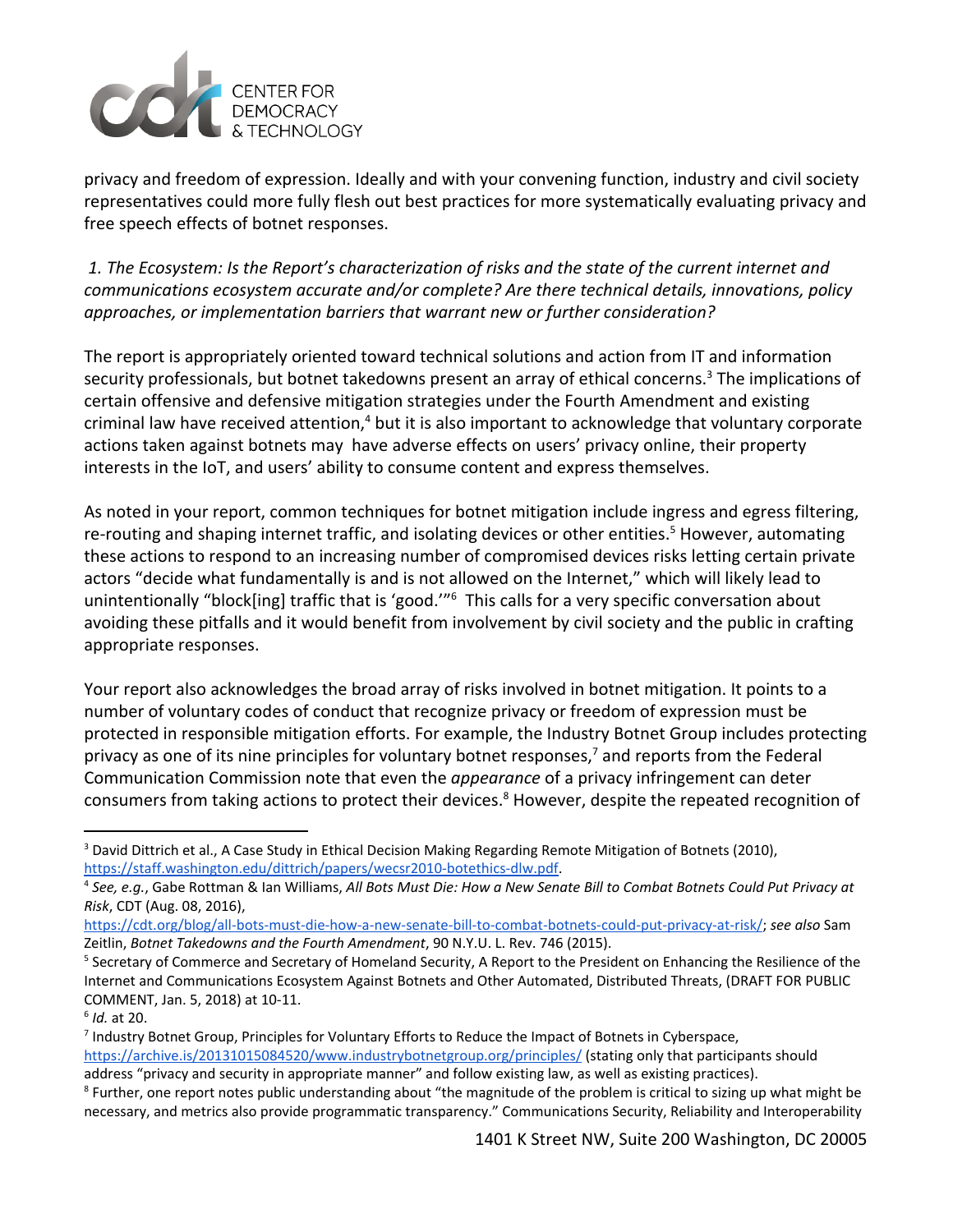

the rights implications of these programs, there has been no intentional and thorough discussion of how these private actors can protect the larger internet ecosystem while minimizing the impact on these rights.

While we do not presume to know the full range of issues or policy considerations that would come from such a discussion, we expect that topics like notice, attribution, and remediation will be relevant as well as instituting processes like privacy impact assessments (PIA). $9$  The final product could be a list of best practices, a botnet-specific model PIA, or even a list of considerations that could be used by companies in their botnet takedown practices.

*3. Stakeholder Roles: How can specific actions be refined for efficacy and achievability? What actors, inside the Federal government, in the private sector, and across the global community, can be instrumental in the successful accomplishment of these activities? Who should play a leadership role; and where and how? What stakeholders are key to particular successes?*

We recommend that the Departments of Commerce and Homeland Security convene and participate in this discussion, as well as the other agencies that consulted on the draft report. We recognize that such a discussion will only be productive with input and buy in from companies with experience in botnet takedowns or those who expect to play an integral role in the future. There appears to be wide recognition that effective cybersecurity relies on public-private partnerships, and companies and governments have become comfortable with the notion of collaborating on botnet takedowns.<sup>10</sup> We were also pleased to see the report acknowledge the need for participation by civil society, and we believe it is essential that digital liberties and consumer protection advocates, academics, and security researchers participate in this specific conversation.

*4. Road map: What information can help the government and stakeholders delineate a road map for achieving these goals? How should implementation be phased to optimize resources and commitments? Which actions are of highest priority, or offer opportunities for near term progress? Which actions depend on the completion of other actions? Are there known barriers that may inhibit progress on specific actions?*

Internal corporate practices with respect to botnet takedowns are unclear and a meaningful conversation about the effect they have on user rights must spring from an understanding of current

Council III Working Group 7, Final Report on U.S. Anti-Bot Code of Conduct (ABC) for Internet Services Providers (ISPs) 64, (Mar. 2013), *available at*

[https://transition.fcc.gov/bureaus/pshs/advisory/csric3/CSRIC\\_III\\_WG7\\_Report\\_March\\_%202013.pdf](https://transition.fcc.gov/bureaus/pshs/advisory/csric3/CSRIC_III_WG7_Report_March_%202013.pdf). Other CSRIC reports have called for the need for best practices around privacy considerations.

<sup>9</sup> Privacy Impact Assessment, IAPP Resource Center, https://iapp.org/resources/topics/privacy-impact-assessment-2/ (last visited Feb. 9, 2018).

<sup>&</sup>lt;sup>10</sup> Press Release, Microsoft, Microsoft, the FBI, Europol, and Industry Partners Disrupt the Notorious ZeroAccess Botnet (Dec. 5, 2013),

[http://news.microsoft.com/2013/12/05/microsoftthe-fbi-europol-and-industry-partners-disrupt-the-notorious-zeroaccess](http://news.microsoft.com/2013/12/05/microsoftthe-fbi-europol-and-industry-partners-disrupt-the-notorious-zeroaccess-botnet/)[botnet/.](http://news.microsoft.com/2013/12/05/microsoftthe-fbi-europol-and-industry-partners-disrupt-the-notorious-zeroaccess-botnet/)